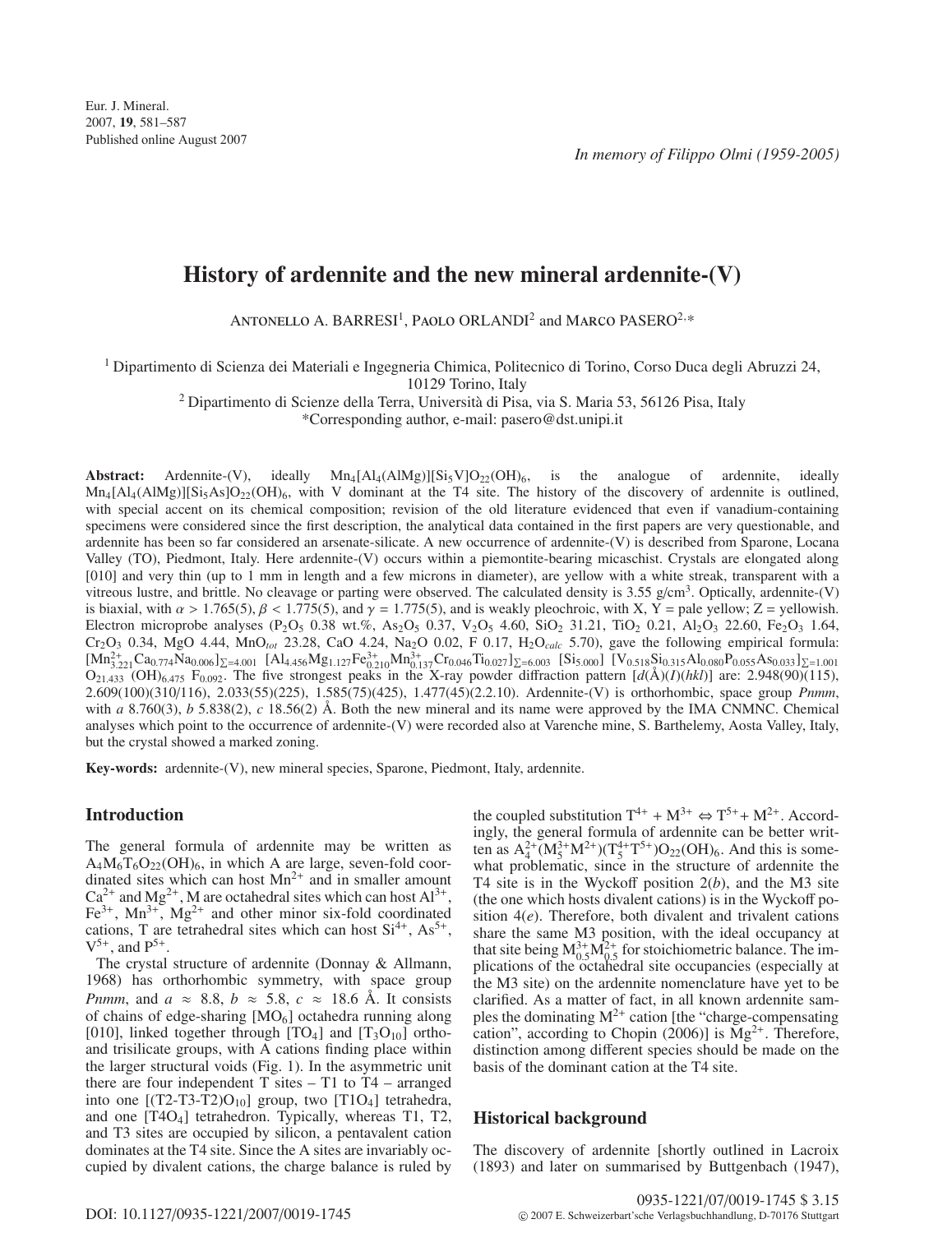

Fig. 1. Polyhedral labelling in the crystal structure of ardennite (half unit cell view along [010]). For ardennite-(V) it is: A1, A2 =  $Mn^{2+}$ ; M1, M2 = Al; M3 =  $Al<sub>0.5</sub>Mg<sub>0.5</sub>$ ; T1, T2, T3 = Si; T4 =  $V<sup>5+</sup>$ .

who also provided more detail about the original occurrence] dates back to the second half of the 19th Century, and was the subject of a lively dispute between A. von Lasaulx and F. Pisani. Both of them ever claimed the paternity of the mineral. Von Lasaulx (1872a) first described the mineral as "mangandisthène", namely a  $Mn^{3+}$ substituted kyanite. Soon thereafter, a chemical analysis by Bettendorff (von Lasaulx, 1872b, 1872c) led to its recognition as a new mineral, which was called ardennite, from the region of occurrence (the locality was given generically as "near the village of Ottré", in the Stavelot Massif, Luxembourg Province, Belgian Ardennes); in this analysis a relatively high content of vanadium oxide was evidenced (about 6 wt.%), but the data reported were largely incorrect: the manganese was considered as trivalent, spurious elements from the crucible were included and the mineral was still considered similar to kyanite. The same mineral was independently described – a week later – by Pisani (1872) and was called dewalquite after the Belgian geologist G. Dewalque. Pisani (1872), who reported precisely the provenance from the village of Salm-Château, at that time did not succeed in the determination of arsenic, found a lower content of vanadium than Bettendorff, but recognized the occurrence of manganese as  $Mn^{2+}$ , suggesting a monoclinic symmetry for the crystals.

Early in 1873, von Lasaulx and Bettendorff presented new analyses of V-bearing ardennite, and its orthorhombic symmetry was assessed by von Rath (von Lasaulx & Bettendorff, 1873; von Lasaulx, 1873). In these papers ardennite was described as a vanadate-silicoaluminate mineral, and the first chemical formula proposed for ardennite corresponded to a term of pure vanadium:  $5(R_2O_3SiO_2.RO.SiO_2)+3RO.VO_5+5aq.$  In fact, in the original chemical study arsenic was not recognized, whereas an even higher content of vanadium was detected in the new analysis, actually corresponding to a value a bit greater than 1 atom p.f.u.; to correctly read the above formula, it must be remembered that at that time vanadium (and similarly arsenic) was considered as pentavalent with respect to oxygen, with a double atomic weight in comparison to the actual one, and thus  $VO<sub>5</sub>$  corresponds to  $V<sub>2</sub>O<sub>5</sub>$  in modern notation. Unfortunately the original formula proposed was affected by a mistake in the stoichiometric calculation concerning Mg, that was underestimated by one order of magnitude: this can be easily ascertained simply looking at the original calculations reported by von Lasaulx & Bettendorff (1873).

Pisani (1873) first recognized the presence of arsenic in ardennite, and this was the first description of an arsenicbearing silicate mineral: for that reason, and for the correct assignment of the valence state of manganese, he claimed his priority rights in the definition of the new species. Von Lasaulx (1874) challenged Pisani's right, and showed that those analyses corresponded to two varieties of the same mineral, where As can substitute for V. The first quotation of ardennite in a textbook of mineralogy was made by Pisani (1875), who reported – of course under the name dewalquite – a chemical analysis with  $As > V$ . Later on von Lasaulx (1876) and Bettendorff (1877) carried out a crystallographic and chemical reinvestigation of the mineral ardennite, publishing two new complete analyses on two different crystals, the former light yellow and opaque, the latter brown and transparent, which turned out to correspond to As-rich and V-rich varieties, respectively. This time arsenic was found in all the samples, even if in different amounts; some partial analyses of other specimens were also reported, in which the content in arsenic oxide was 1.83, 2.31, 2.53, 2.98, and 6.64 wt.%, thus showing that a large variation in the As/V ratio was possible. Also Doelter (1921) states that two varieties of ardennite exist.

Actually most of these analyses are doubtful; the first ones are affected by errors that were partly evidenced already in the successive papers, but also the last analyses by Bettendorff (1877) seem questionable, if the data are critically evaluated in the light of the ardennite crystalchemistry: in fact, the range of some cations, specifically Mg and Mn, is largely outside the acceptable value. But the most uncertain data are those relative to the arsenic and, even more, the vanadium contents; this is not strange considering the difficulty of the wet analysis of these elements in silicates, well discussed in some descriptions of the analytical work on ardennite, that showed how the final wt.% of arsenic and vanadium oxide was strongly influenced by the procedure followed (von Lasaulx & Bettendorff, 1873; Bettendorff, 1877; Zambonini, 1922). Actually, if we consider the elements which enter the T sites, it appears that the total, and particularly the sum of As+V, is in defect in the analyses of As-rich samples, and in large excess in the V-rich samples, thus confirming the suspect of a significant underestimation of arsenic, and overestimation of vanadium, in all earlier analyses.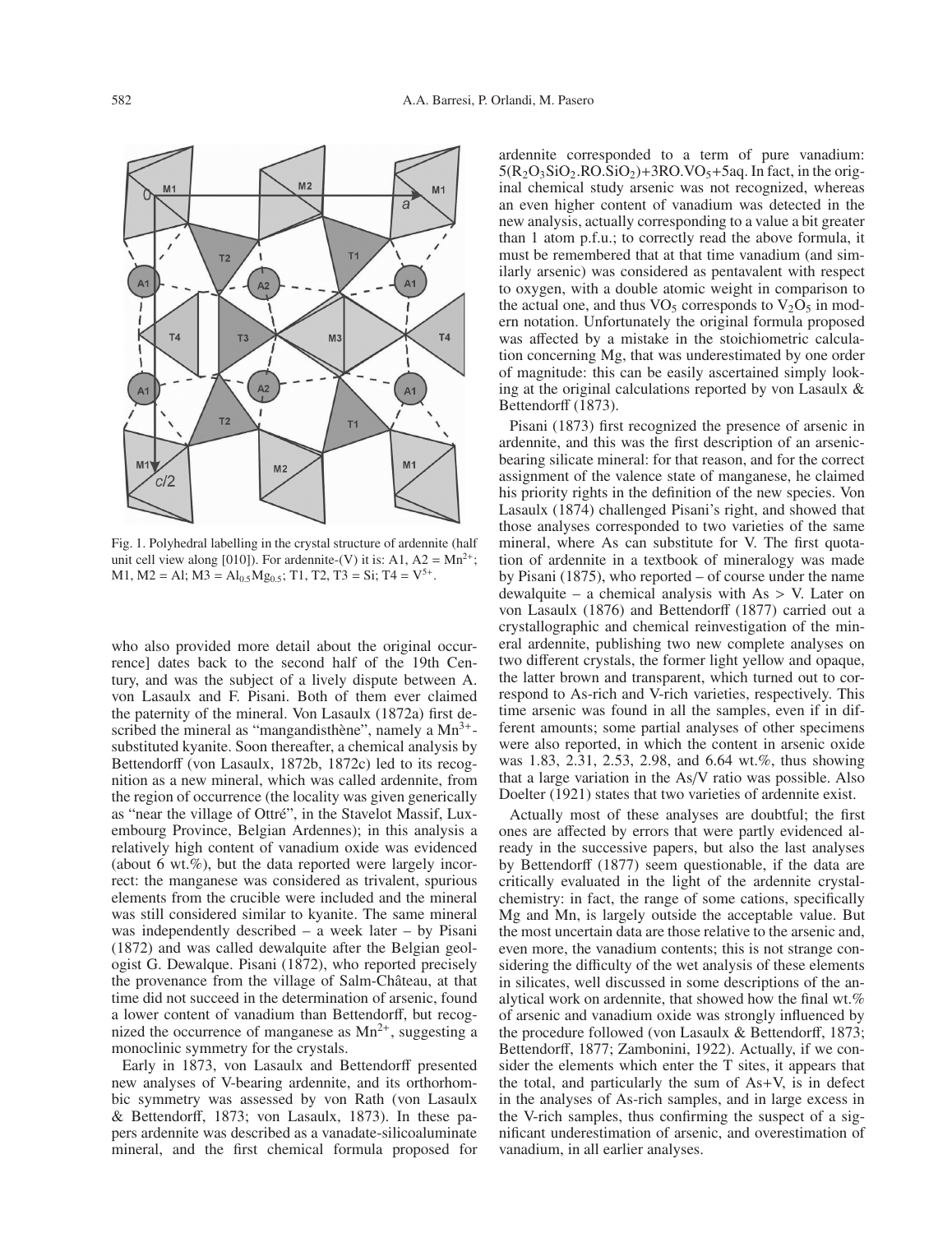| Constituent                    | $\mathbf{1}$<br>$\overline{2}$ |        | 3     | $\overline{4}$ |  |
|--------------------------------|--------------------------------|--------|-------|----------------|--|
| As <sub>2</sub> O <sub>5</sub> | 9.33                           | 2.76   | 9.91  | 4.30           |  |
| $V_2O_5$                       | 0.53                           | 9.2    | 0.81  | 4.90           |  |
| SiO <sub>2</sub>               | 27.5                           | 27.84  | 27.77 | 28.76          |  |
| $Al_2O_3$                      | 22.76                          |        | 25.25 | 24.65          |  |
| Fe <sub>2</sub> O <sub>3</sub> | 1.15                           | 24.22  | 0.53  | 0.08           |  |
| MgO                            | 1.38                           | 3.01   | 5.20  | 2.08           |  |
| MnO                            | 30.61                          | 26.7   | 22.70 | 26.41          |  |
| CaO                            | 1.83                           | 2.17   | 1.44  | 2.56           |  |
| FeO                            |                                |        | 0.65  | 0.96           |  |
| CuO                            | 0.17                           |        |       |                |  |
| H <sub>2</sub> O               | 5.13                           | 5.01   | 5.24  | 5.08           |  |
| <b>Total</b>                   | 100.39                         | 100.91 | 99.50 | 99.78          |  |
|                                |                                |        |       |                |  |
| $Si^{4+}$                      | 4.91                           | 4.77   | 4.81  | 5.01           |  |
| $As^{5+}$                      | 0.87                           | 0.25   | 0.90  | 0.39           |  |
| $V^{5+}$                       | 0.06                           | 1.04   | 0.09  | 0.56           |  |
| $Al^{3+}$                      | 4.79                           |        | 5.16  | 5.06           |  |
| $Fe3+$                         | 0.16                           | 4.89   | 0.07  | 0.01           |  |
| $Mg^{2+}$                      | 0.37                           | 0.77   | 1.34  | 0.54           |  |
| $Cu2+$                         | 0.02                           |        |       |                |  |
| $Fe2+$                         | -                              |        | 0.09  | 0.14           |  |
| $Ca^{2+}$                      | 0.35                           | 0.40   | 0.27  | 0.48           |  |
| $Mn^{2+}$                      | 4.63                           | 3.87   | 3.33  | 3.89           |  |
| $\Sigma(A+M+T)$                | 16.16                          | 15.99  | 16.06 | 16.08          |  |
| $(OH)^-$                       | 6.11                           | 5.73   | 6.06  | 5.90           |  |
| $O^{2-}$                       | 21.89                          | 22.27  | 21.94 | 22.10          |  |

Table 1. Chemical analyses and atomic proportions (recalculated on the basis of 28 oxygen atoms) taken from old literature for ardennite (all samples from Salm-Château, Belgium).

1, 2. Von Lasaulx (1876) and Bettendorff (1877): sample 1, light yellow and opaque crystal (As-rich); sample 2, brown and trasparent crystal (V-rich). Arsenic and vanadium given as  $AsO<sub>5</sub>$  and VO<sub>5</sub>, respectively, in the chemical analysis; in analysis 2,  $Al_2O_3$  and  $Fe_2O_3$ are weighted together.

3. Prandtl (1905).

4. Gossner & Strunz (1932); average of 2 analyses.

A couple of new analyses on the same Belgian ardennite were published in the following years by Prandtl (1905) and Gossner & Strunz (1932): they showed a maximum vanadium content much lower with respect to the early analyses and on this basis, especially considering the fact that the analysis of Prandtl (1905) corresponded to a very As-rich term, Gossner & Strunz (1932) proposed for the species the following formula:  $[SiO<sub>4</sub>]_{5}[AsO<sub>4</sub>]$ Al<sub>3</sub>Mn[AlOH]<sub>2</sub>Mn<sub>4</sub>.2H<sub>2</sub>O. A selection of old chemical analyses of ardennite from Salm-Château, together with the recalculated chemical formulae, is reported in Table 1.

In the meantime a second occurrence of ardennite had been discovered near Ceres, Piedmont (Italy), that showed an extremely low vanadium content (Zambonini, 1922).

As a matter of fact, for a very long time after the early descriptions, all the recent known chemical data for ardennite from Salm-Château (Semet & Moreau, 1965; Reinecke & Hatzipanagiotou, 1987) and from other localities [Kajlidongri, India (Nayak, 1967); Bonneval-sur-Arc, French Western Alps (Chopin, 1978; Reinecke & Hatzipanagiotou, 1987; Pasero & Reinecke,

1991); Asemi-gawa river, Japan (Enami, 1986); Tinos and Andros islands, Greece (Reinecke & Hatzipanagiotou, 1987; Pasero *et al*., 1994); Val Sora and Alpe Airale, Valmalenco, Italy (Bedogné *et al.*, 1993); Varenche mine, Italy (Pasero *et al*., 1994)] corresponded to the As-rich member. Also a chemical analysis on the sample from Salm-Château used for the structure solution and refinement (Donnay & Allmann, 1968) indicated a V-poor, As-rich ardennite. And, despite the fact that the very first description was for a V-rich sample, today ardennite is considered *de facto* a silicate-arsenate mineral (*cf.* Anthony *et al.*, 1995; Gaines *et al.*, 1997; Strunz & Nickel, 2001). More recently, other occurrences of V-dominant ardennite were reported, even if only as microprobe spot analyses: Sanba-gawa, Japan (Matsubara & Kato, 1987); Bierleux and Bihain, Ardennes, Belgium; Mili, Evvia Island, Greece (Pasero *et al.*, 1994). According to the accepted definition of mineral, As-dominant and V-dominant ardennite are different species, and deserve two distinct names. Since ardennite is the worldwide accepted name for the Asdominant species, we submitted to the IMA CNMNC a proposal for the definition of the species ardennite-(V)  $(\text{\# }2005\text{-}037)$ , based on a new occurrence from Italy<sup>1</sup>. Both the mineral and its name were approved. The name is for the obvious relationship with ardennite. The present paper represents the official certificate of birth of ardennite- (V) and fills a gap in the systematics of mixed-anion silicates. Type material is stored in the mineralogical collections of the Centro Interdipartimentale Museo di Storia Naturale e del Territorio, Università di Pisa, via Roma 103, 56011 Calci (PI), Italy (catalogue No. 15525), and in the mineralogical collections of Museo Regionale di Scienze Naturali, via Giolitti 36, 10123 Torino, Italy (catalogue M/U 15544).

#### **Occurrence**

Ardennite-(V) has been identified on a single specimen of piemontite-bearing micaschist now in the collection of Museo Regionale di Scienze Naturali, Torino. The historic provenance of the specimen, with the ardennite-containing area measuring only a few centimetres, is from the regional collection of the former Mineralogical Museum of the University of Torino (drawer 509.3); according to the label ["micascisto a piemontite e ardennite, Sparone (Orco)"], it has been found within an outcrop in the locality of Sparone, Locana Valley (TO), Piedmont, Italy. The collection date is not reported; since that specimen was not yet known to Gennaro (1925), it was reasonably collected in the following years, when prof. Repossi, who succeeded to Zambonini as director of the Mineralogical Institute of

 $1$  It was brought to our attention by one of the referees (IP) that after the approval of the new mineral name ardennite- $(V)$  – with a Levinson modifier – all already existing related minerals should be renamed in a similar way, as it was done, *e.g.*, for pumpellyite, jahnsite, and monazite. Therefore the mineral ardennite should be renamed ardennite-(As), leaving the name ardennite – without modifier – as a series name. As talked about with E.A.J. Burke, Chairman of the IMA CNMNC, those changes in nomenclature must be agreed within the Commission and will be formalized in due time.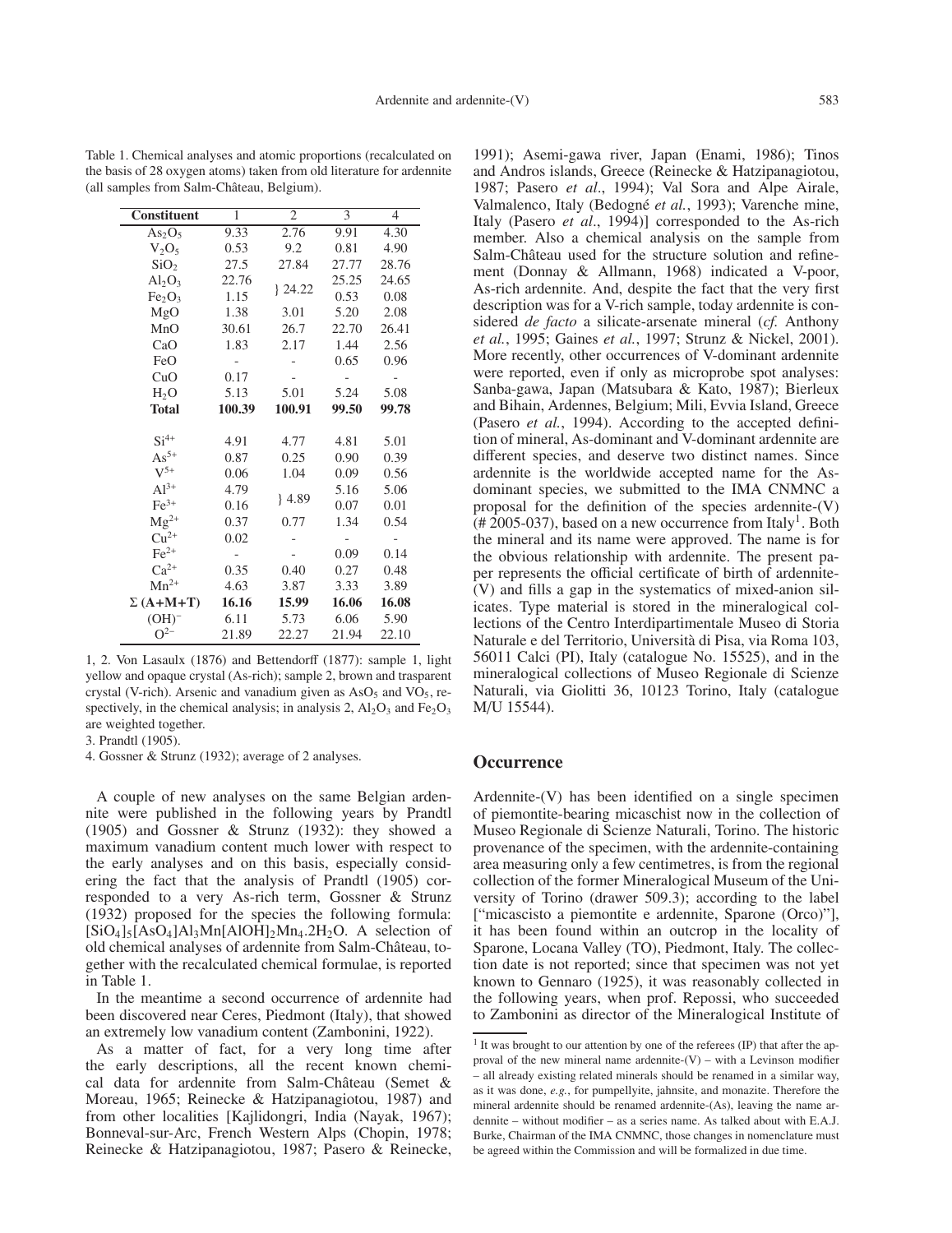the Royal University of Torino, solicited the continuation of Zambonini's work on ardennite- and piemontite-bearing micaschists. In fact, several ardennite-bearing micaschist samples from other localities in the Torino province entered the collection in those years.

The new mineral is of metamorphic origin. It occurs as acicular crystals, typically very thin, tabular and elongated along [010], which can reach 1 mm in length and a few microns in diameter (Fig. 2). Aggregates of crystals parallel to the elongation are also common. Associated minerals are quartz, piemontite, and hematite; muscovite is abundant in the specimen, but not in direct contact with ardennite-(V). Ardennite-(V) occurs only in one thin quartzitic layer in the studied specimens, with minor piemontite and very rare and small hematite crystals; other layers are very rich in piemontite or, alternatively, in golden-yellow muscovite and hematite, without any ardennite-(V).



Fig. 2. Backscattered electron image of ardennite-(V) from Sparone (light grey), associated with quartz (dark grey). Scale bar: 50  $\mu$ m.

Sparone was not considered so far an important mineralogical locality, and its mineralization was never described. The geology and the petrographic types of the Locana Valley were described by Novarese (1894) and Stella (1894), who carried out the geological survey of this area in preparation of the new geological map of Italy; Stella (1894), in particular, reported the occurrence of piemontite-bearing micaschists in the Sparone area, on the right side of the Orco river, evidencing their similarity with those already known in the Lanzo Valley (Val Grande di Lanzo). Gennaro (1925), studying the new occurrences of piemontite and ardennite-bearing micaschists near Ceres, at Colle Forcola, and near Viù, in the Lanzo Valleys, which cut the same zone with fine gneiss and micaschists as the Locana Valley, commenting the previous find of piemontite-micaschist by Stella (1894), agreed on the common origin of these rocks.

| <b>Constituent</b>             | $Wt.\%$ | Range         | Probe Standard   |
|--------------------------------|---------|---------------|------------------|
| $P_2O_5$                       | 0.38    | $0.11 - 0.62$ | Apatite          |
| As <sub>2</sub> O <sub>5</sub> | 0.37    | $0.00 - 1.07$ | Metallic As      |
| $V_2O_5$                       | 4.60    | $3.75 - 5.13$ | Metallic V       |
| SiO <sub>2</sub>               | 31.21   | 30.42–32.82   | Diopside         |
| TiO <sub>2</sub>               | 0.21    | $0.13 - 0.32$ | <b>Ilmenite</b>  |
| $Al_2O_3$                      | 22.60   | 22.09–23.06   | Plagioclase      |
| Fe <sub>2</sub> O <sub>3</sub> | 1.64    | 1.38–1.82     | <b>Ilmenite</b>  |
| $Cr_2O_3$                      | 0.34    | $0.00 - 0.85$ | Chromite         |
| MgO                            | 4.44    | 3.96-4.71     | Olivine          |
| MnO (tot) $*$                  | 23.28   | 22.49–24.04   | <b>Bustamite</b> |
| CaO                            | 4.24    | 3.76-4.84     | Diopside         |
| Na <sub>2</sub> O              | 0.02    | $0.00 - 0.05$ | Albite           |
| F                              | 0.17    | $0.00 - 0.44$ | Fluorite         |
| $H2O$ (calc)<br>**             | 5.70    |               |                  |
| $Q = F$                        | $-0.07$ |               |                  |
| Total $***$                    | 99.24   |               |                  |

\* Recalculated as MnO 22.33,  $Mn<sub>2</sub>O<sub>3</sub>$  1.06 as to fill the A sites with  $Mn^{2+}$  and the M sites with  $Mn^{3+}$ . \*\* Calculated as to give 28 total anions per formula unit and an O/OH ratio as to achieve the charge balance. \*\*\* Including H2O (calc), and the recalculated MnO and  $Mn<sub>2</sub>O<sub>3</sub>$  instead of MnO (tot).

#### **Physical and optical properties**

Crystals of ardennite-(V) are yellow, transparent with a white streak, and brittle. The lustre is vitreous; fluorescence was not observed. The hardness has been estimated as 6−7 (Mohs). No cleavage or parting were observed. Density was not measured due to the very small dimensions of crystals; the calculated value is  $3.55$  g/cm<sup>3</sup>, somewhat lower with respect to the typical values for As-rich ardennite (*e.g.*, 3.74  $g/cm<sup>3</sup>$  for the sample studied by Donnay & Allmann, 1968).

Optically, ardennite-(V) is biaxial, with  $\alpha > 1.765(5)$ ,  $\beta <$ 1.775(5), and  $\gamma = 1.775(5)$ . Dispersion was not observed. Optical orientation:  $Z = b$ . Pleochroism is very weak, with  $X, Y =$  pale yellow;  $Z =$  yellowish.

### **Chemical data**

The chemical composition of ardennite-(V) has been obtained with a ARL-SEMQ electron microprobe. Operating conditions were: WDS mode, 15 kV, 20 nA, beam diameter  $1 \mu m$ .

The analytical data (wt.% – average of 9 points – and range of components, and probe standards) are given in Table 2.

The chemical data were processed as to give a chemical formula recalculated on the basis of 16 cations and 28 (O+F). The analytical value of  $MnO<sub>(tot)</sub>$  was splitted between MnO and  $Mn_2O_3$  in such a way as to fill the A sites with  $Mn^{2+}$  and the M sites with  $Mn^{3+}$ . The O/(OH) ratio was adjusted as to achieve the charge balance; correspondingly, the wt.% of  $H_2O$  (calc) was included in the analytical data.

Table 2. Chemical data (average of 9 analyses) for ardennite-(V) from Sparone.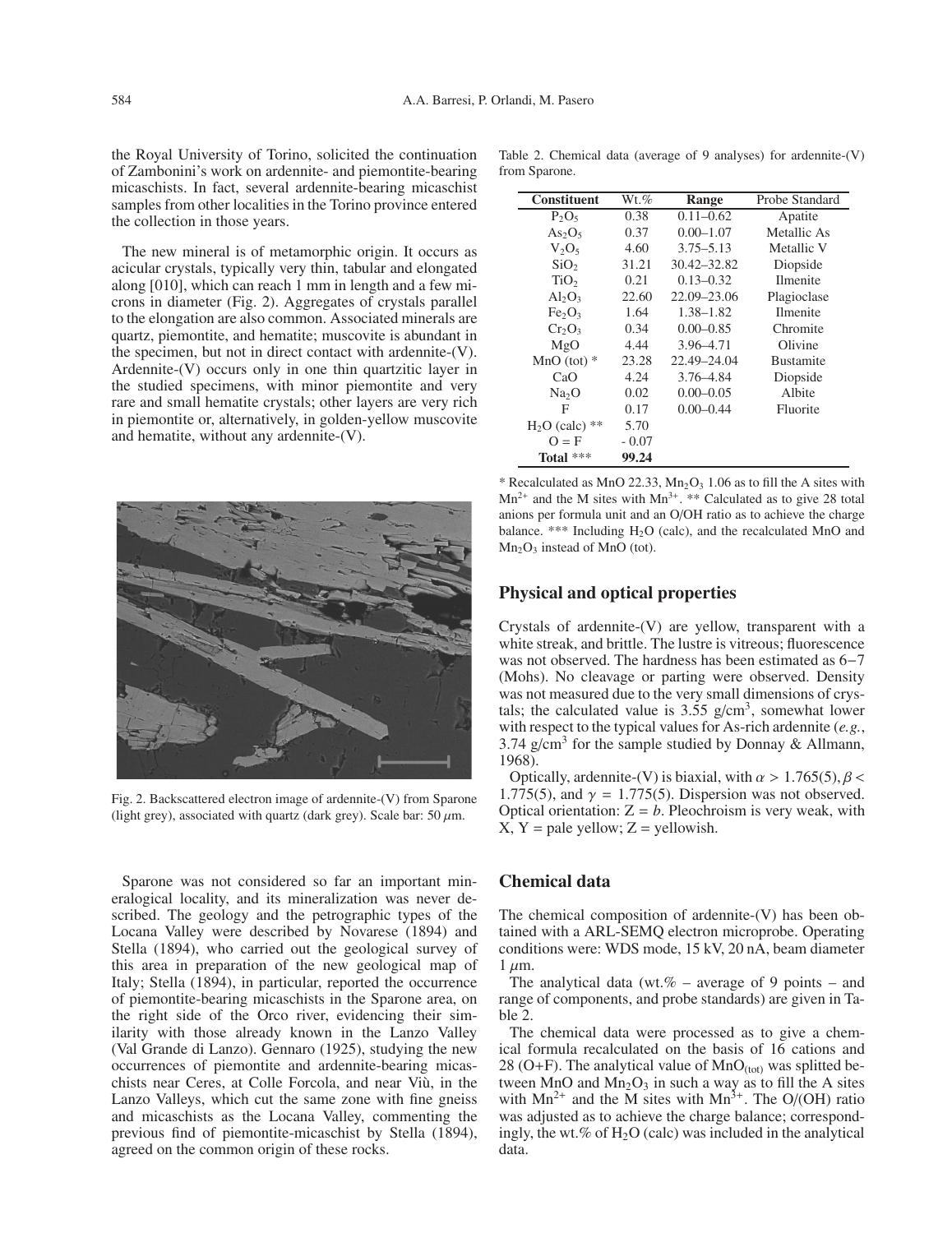Table 3. X-ray powder diffraction pattern for ardennite-(V) from Sparone.

| $\overline{I}$ | $d$ (meas) | $d$ (calc) | hkl | $\overline{I}$ | $d$ (meas) | $d$ (calc) | hkl    |
|----------------|------------|------------|-----|----------------|------------|------------|--------|
| $\overline{4}$ | 4.65       | 4.64       | 004 | $\overline{3}$ | 1.917      | 1.915      | 127    |
| 8              | 4.27       | 4.26       | 201 | 3              | 1.885      | 1.886      | 405    |
| $\overline{4}$ | 3.96       | 3.96       | 202 |                |            | 1.886      | 324    |
| 10             | 3.82       | 3.82       | 113 | 1              | 1.863      | 1.866      | 209    |
| 6              | 3.57       | 3.57       | 202 | 30             | 1.819      | 1.816      | 308    |
| 18             | 3.186      | 3.185      | 204 |                |            | 1.816      | 028    |
| 3              | 3.043      | 3.049      | 213 |                |            | 1.816      | 133    |
| 90             | 2.948      | 2.950      | 115 | 12             | 1.794      | 1.795      | 415    |
| $\overline{4}$ | 2.826      | 2.832      | 205 | 3              | 1.734      | 1.734      | 1.1.10 |
| 3              | 2.785      | 2.785      | 302 | 3              | 1.718      | 1.717      | 326    |
|                |            | 2.784      | 022 | 3              | 1.688      | 1.688      | 407    |
| 100            | 2.609      | 2.612      | 310 | $\mathbf{1}$   | 1.672      | 1.671      | 511    |
|                |            | 2.609      | 116 | 12             | 1.639      | 1.639      | 505    |
| 18             | 2.530      | 2.528      | 123 |                |            | 1.639      | 424    |
|                |            | 2.527      | 206 | 7              | 1.622      | 1.622      | 417    |
| 25             | 2.469      | 2.471      | 304 | 75             | 1.585      | 1.584      | 425    |
|                |            |            | 024 | 17             | 1.550      | 1.547      | 0.0.12 |
| $\overline{c}$ | 2.428      | 2.429      | 220 | 39             | 1.525      | 1.524      | 426    |
| $\mathbf{1}$   | 2.413      | 2.414      | 017 | 45             | 1.477      | 1.475      | 2.2.10 |
| 38             | 2.329      | 2.327      | 117 | 23             | 1.463      | 1.462      | 427    |
| 37             | 2.271      | 2.268      | 207 | 10             | 1.418      | 1.416      | 610    |
| $\overline{4}$ | 2.218      | 2.220      | 125 | 3              | 1.394      | 1.393      | 604    |
| 14             | 2.174      | 2.175      | 401 | 5              | 1.354      | 1.355      | 614    |
| 35             | 2.124      | 2.123      | 306 |                |            | 1.354      | 435    |
|                |            | 2.123      | 026 | 12             | 1.333      | 1.335      | 429    |
| 13             | 2.059      | 2.063      | 126 |                |            | 1.331      | 3.1.12 |
| 55             | 2.033      | 2.033      | 225 | 8              | 1.304      | 1.305      | 2.2.12 |
| $\mathfrak{2}$ | 1.997      | 1.995      | 316 |                |            | 1.303      | 4.1.11 |
| $\mathbf{1}$   | 1.966      | 1.963      | 307 | 15             | 1.277      | 1.278      | 623    |

The following chemical formula was obtained:  $[Mn_{3.221}^{2+}Ca_{0.774}Na_{0.006}]_{\Sigma=4.001}$  [Al<sub>4.456</sub>Mg<sub>1.127</sub> Fe<sub>0.2</sub><sup>3+</sup>  $Fe^{3+}_{0.210}$  $Mn_{0.137}^{3+}Cr_{0.046}$   $Ti_{0.027}$ ] $_{\Sigma=6.003}$  [Si<sub>5.000</sub>] [V<sub>0.518</sub>Si<sub>0.315</sub>Al<sub>0.080</sub>]  $P_{0.055}$ As<sub>0.033</sub>]<sub> $\Sigma$ =1.001</sub> O<sub>21.433</sub> (OH)<sub>6.475</sub> F<sub>0.092</sub>.

The simplified formula is  $Mn_4^{2+}$  [Al<sub>4</sub>(Mg,Al,Fe<sup>3+</sup>,  $Mn^{3+}$ <sub>2</sub>] [Si<sub>5</sub>(V,Si)] O<sub>22</sub> (OH)<sub>6</sub>.

The ideal formula has been given with  $O_{22}(OH)_{6}$  anions, although it should be better rounded to  $O_{21}(OH)_{7}$ , as to have for ardennite-(V) a formula which parallels that of ardennite,  $Mn_4[A1_4(A1Mg)][Si_5As]O_{22}(OH)_6$ . The small difference in the O/OH ratio is the result of the combined excess of  $Si^{4+}$  in the place of  $T^{5+}$  cations (in T4) and  $Mg^{2+}$  in the place of  $M^{3+}$  cations (in M3) with respect to the ideal values of 0 and 1 a.p.f.u, respectively.

## **X-ray crystallography**

The X-ray powder diffraction pattern for ardennite-(V) was registered with a Gandolfi camera, *R* = 57.3 mm, Cu*K*α,  $\lambda = 1.5418$  Å (Table 3). The intensities were estimated with the help of a digitalized pattern. Some ambiguities in the indexing were solved with the help of a calculated pattern profile. Our XRPD data match well with those of ardennite (JCPDF 41-1391). The following unit-cell parameters for ardennite-(V) were refined using 35 unambiguously indexed lines: *a* 8.760(3), *b* 5.838(2), *c* 18.56(2) Å.

The single crystal X-ray diffraction study of ardennite- (V) has been prevented by the exceedingly small dimension of the crystals, which typically occur as thin fibers with a diameter of very few micrometers. Moreover fibers are always intergrown, therefore the manual separation of a single crystal is made difficult. After several trials, a very small needle-like crystal was selected, and a longexposed (2+2 days) rotation photograph was taken with a Weissenberg camera. The photograph showed only a pair of very weak and diffuse spots, which were consistent with a parameter along the rotation axis of *ca.* 6 Å. A (*h*0*l*) Weissenberg photograph was collected (4-day exposure), but it resulted in a few almost vanishing spots.

The structural features of the ardennite family are well assessed (Donnay & Allmann, 1968). It is also known that the structure type of ardennite forms a polytypic series with sursassite and pumpellyite (Pasero & Reinecke, 1991).

#### **Discussion**

Ardennite-(V) which is here described was studied in the frame of a detailed ongoing survey of ardennite samples from several Italian occurrences. Chemical analyses which point to the occurrence of ardennite-(V) were recorded also at another Italian locality (Varenche mine, St. Barthelemy, Aosta Valley). Ardennite from this latter locality is longtime known (Pelloux, 1946; Baldelli *et al*., 1983), and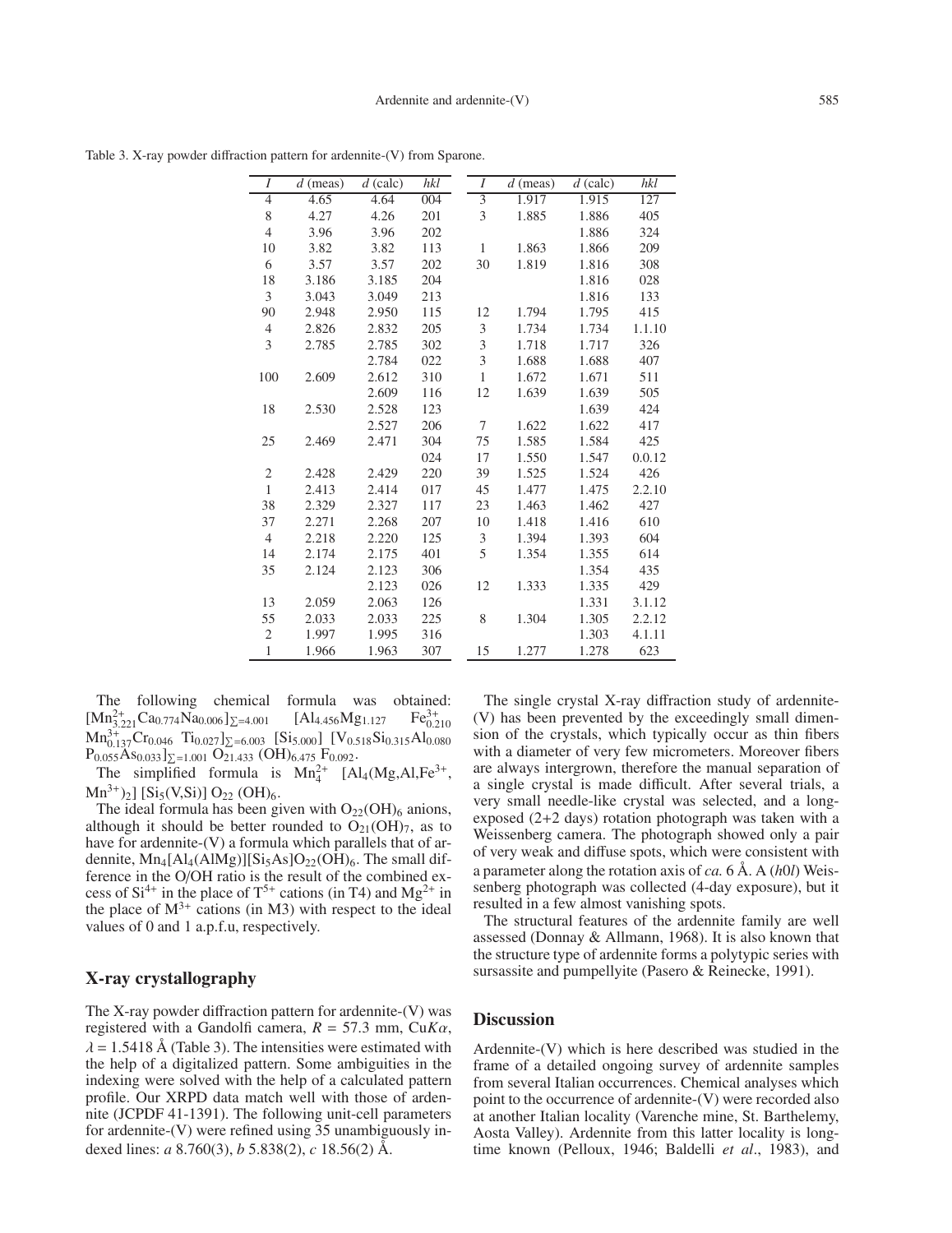chemical analyses available from literature have  $As \gg V$ (Pasero *et al.*, 1994).

Several specimens, differing in some cases for the associated minerals, were field collected by one of the authors (AB) in the mine dump and analysed; in all cases ardennite occurred in quartz veins crosscutting the braunite ore, one of the occurrences originally described by Pelloux (1946). Our new chemical data showed a large variability in composition between specimens, and in some cases also a marked zoning of the crystals. In particular in one of the analysed specimens, the millimetric yellow prismatic crystals of ardennite included in a quartz vein at the contact with massive braunite, observed in backscattered electron emission, showed that the main mass was corresponding to ardennite- $(V)$ , but it was cross-cut by a series of fractures partially filled by As-rich ardennite, as a consequence of a secondary hydrothermal event. The chemical formula resulting from a single point analysis of the Vrich zone is the following:  $[Mn_{3.409}^{2+}Ca_{0.338}Mg_{0.252}]_{\Sigma=3.999}$  $[A]_{5.013}Mg_{0.77}Fe_{0.154}^{3+}Cr_{0.043}Ti_{0.013}]_{\Sigma=5.999}$   $[S]_{5.000}$   $[V]_{0.719}$  $\text{As}_{0.090}\text{Si}_{0.074}\text{Al}_{0.075}\text{P}_{0.042}$ ]<sub> $\Sigma=1.000$ </sub>  $\text{O}_{22.012}$  (OH)5.988. Although the vanadium content is even higher here, we eventually preferred to consider Sparone, in the Locana Valley, as the type locality for ardennite- $(V)$ , due to the high homogeneity of those crystals.

For comparative purposes, during this work, also some crystals from Salm-Château (Belgium) were investigated; as in the previous case, the analysis showed a very large variability in the content of the tetrahedral sites, and the existence of micro-domains even in submillimetric crystals. It can be remembered that Cesàro (1910) already observed that the ardennite crystals from the type locality were strongly zoned, as the optical properties were changing abruptly moving from the centre to the periphery, and ascribed this phenomenon to a change in composition, and particularly to a variation in the As/V content. Overall, according to the new data on the analysed specimens, and in the light of both historical and recent literature data, it can be concluded that a complete solid solution exists between the vanadium and the arsenic terms.

**Acknowledgements:** The authors wish to thank: Sara Chimenti for her assistance in various ways during the experimental work; L. Mariano Gallo and Emanuele Costa for the loan of the specimen that was used for the description of ardennite-(V) and for samples of ardennite from other localities in Piedmont; Michel Deliens and Michel Blondieau-Pilotte for ardennite specimens from Salm-Château; Michal Sachanbinski and Adam Szuszkievicz for supplying information and a sample of the ardennite material doned by von Lasaulx to the Mineralogical Museum of the Wroclaw University; Rik Dillen for making available old and scarcely accessible literature. The paper was improved thanks to the comments and suggestions made by the reviewers Frédéric Hatert and Igor Pekov.

**Dedication**: This paper should have been coauthored also by Filippo Olmi, who died untimely on December 21, 2005. Filippo was the responsible of the electron microprobe laboratory at IGG-CNR, Firenze. He submitted to-

gether with us the proposal of the new mineral ardennite- (V), for which he carried out the chemical study with the utmost care, as always. He was informed of the approval of ardennite- $(V)$  – which would have been his seventh new mineral – a few weeks before his death, and this paper today represents nothing but a posthumous dedication. The whole Italian mineralogical community will miss him very much.

#### **References**

- Anthony, J.W., Bideaux, R.A., Bladh, K.W., Nichols, M.C. (1995): Handbook of Mineralogy. Volume II: Silica, Silicates (part 1). Mineral Data Publishing, Tucson, 446 p.
- Baldelli, C., Dal Piaz, G.V., Polino, R. (1983): Le quarziti a manganese e cromo di Varenche-St. Barthelemy, una sequenza di copertura oceanica della falda piemontese. *Ofioliti*, **8**, 207-221.
- Bedogné, F., Montrasio, A., Sciesa, E. (1993): I minerali della provincia di Sondrio: Valmalenco. Bettini, Sondrio, 275 p.
- Bettendorff, A. (1877): Ueber den Ardennit and über eine Method sur Scheidung der Vanadisäure von Thonerde und Eisenoxyd. *Ann. Phys. Chem.*, **160**, 126-131.
- Buttgenbach, H. (1947): Les minéraux de Belgique et du Congo Belge. Dunod, Paris, 573 p.
- Cesàro, G. (1910): Contribution à l'étude des minéraux. *Ann. Soc. Géol. Belgique*, **37**, B118-B131.
- Chopin, C. (1978): Les paragenèses réduites ou oxidées de concentrations manganésifères des "schistes lustrés" de Haute-Maurienne (Alpes françaises). *Bull. Minéral.*, **101**, 514-531.
- (2006): Heterovalent substitutions in mineral nomenclature: the dominant-ion rule revisited. 19*th* General Meeting of the International Mineralogical Association, Kobe, Japan, July 23- 28, 2006, abstr., 300.
- Doelter, C. (1921): Handbuch der Mineralchemie. Band II, Dritter Teil. Steinkopff, Dresden, 472 p.
- Donnay, G. & Allmann, R. (1968):  $Si<sub>3</sub>O<sub>10</sub>$  groups in the crystal structure of ardennite. *Acta Crystallogr.*, **B24**, 845-855.
- Enami, M. (1986): Ardennite in a quartz schist from the Asemigawa area in the Sanbagawa metamorphic terrain, central Shikoku, Japan. *Mineral. J.*, **13**, 151-160.
- Gaines, R.V., Skinner, H.C.W., Foord, E.E., Mason, B., Rosenzweig, A. (1997): Dana's New Mineralogy. Wiley, New York, 1819 p.
- Gennaro, V. (1925): Micascisti a piemontite nelle valli di Lanzo (Alpi Piemontesi). *Rend. R. Acc. Naz. Lincei, Cl. Sci. Fis., Mat. Nat., Ser. 6*, **2**, 508-510.
- Gossner, B. & Strunz, H. (1932): Über strukturelle Beziehungen zwischen Phosphaten (Triphylin) und Silikaten (Olivin) und über die chemische Zusammensetzung von Ardennit. *Z. Kristallogr*., **83**, 415-421.
- Lacroix, A. (1893): Minéralogie de la France et de ses colonies. Tome premier. Baudry, Paris, 723 p.
- Matsubara, S. & Kato, A. (1987): Ardennite from Sanbagawa in Sanbagawa metamorphic terrane, Kanto Mountains, Japan. *Bull. Nat. Sci. Museum, Tokyo, Ser. C*, **13**, 1-11.
- Nayak, V.K. (1967): Ardennites from Kajilidongri, India: a new locality. *N. Jb. Mineral. Mh.*, **1967**, 295-304.
- Novarese, V. (1894): Relazione sul rilevamento eseguito nelle Alpi Occidentali (valli dell'Orco e della Soana) nella campagna del 1893. *Boll. R. Com. Geol. It*., **25**, 215-230.